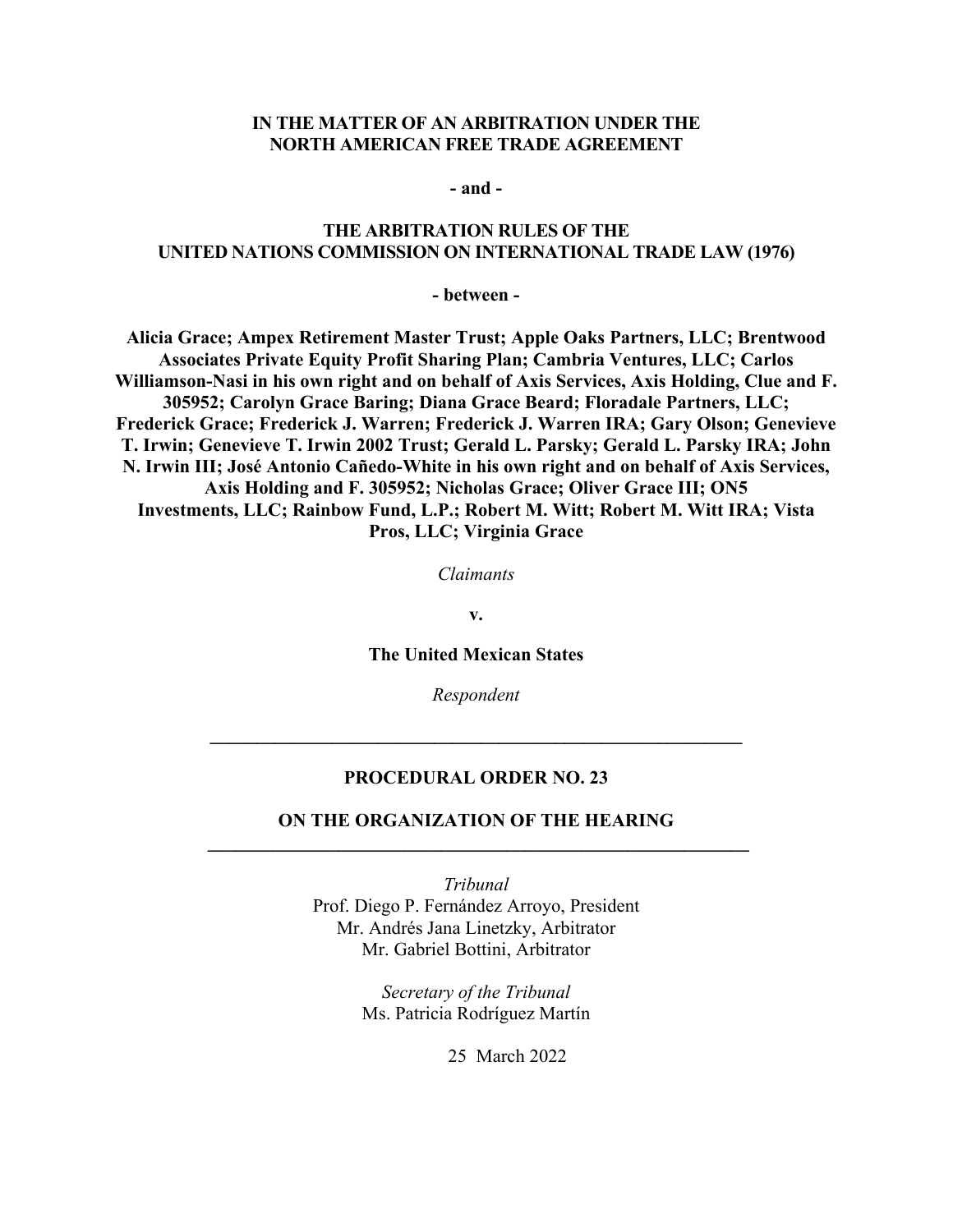## **I. INTRODUCTION**

Pino

1. Pursuant to Section 21.1 of Procedural Order No. 1, a pre-hearing organizational meeting between the Parties and the Tribunal was held by video conference on 11 March 2022 (the "**Pre-Hearing Call**" or "**PHC**") to discuss the outstanding procedural, administrative and logistical matters in preparation for the hearing scheduled for **24 April 2022 to 1 May 2022** (the "**Hearing**"). Participating in the video conference were:

Arbitral Tribunal: Prof. Diego P. Fernández Arroyo President of the Tribunal Mr. Gabriel Bottini Arbitrator Mr. Andrés Jana Linetzky Arbitrator ICSID Secretariat: Ms. Patricia Rodríguez Martín Secretary of the Tribunal On behalf of the Claimants: Mr. Juan P. Morillo **Quinn Emanuel Urquhart & Sullivan LLP** Mr. David M. Orta **Quinn Emanuel Urquhart & Sullivan LLP** Mr. Philippe Pinsolle Quinn Emanuel Urquhart & Sullivan LLP Ms. Dawn Y. Yamane Hewett Quinn Emanuel Urquhart & Sullivan LLP Ms. Julianne F. Jaquith Quinn Emanuel Urquhart & Sullivan LLP Mr. Gregg Badichek Quinn Emanuel Urquhart & Sullivan LLP Ms. Ana Paula Luna Quinn Emanuel Urquhart & Sullivan LLP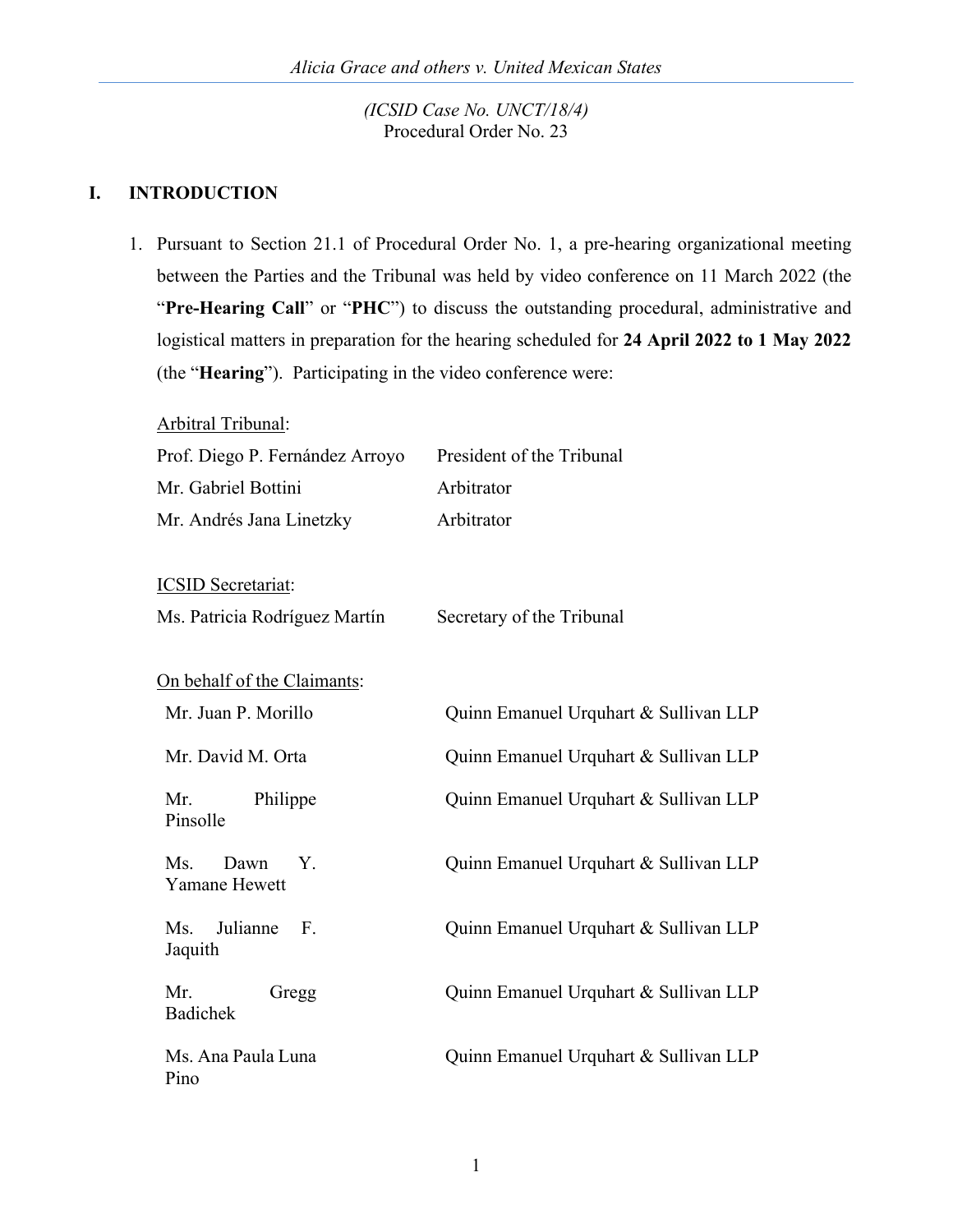| <b>Woo</b><br>Mr.<br>Yong<br>Chung                   | Quinn Emanuel Urquhart & Sullivan LLP                                                             |
|------------------------------------------------------|---------------------------------------------------------------------------------------------------|
| Mr. Juan P. Morillo                                  | Quinn Emanuel Urquhart & Sullivan LLP                                                             |
| On behalf of the Respondent:                         |                                                                                                   |
| Mr. Orlando Pérez<br>Gárate                          | Dirección General de Consultoría Jurídica de<br>Comercio Internacional, Secretaría de Economía    |
| Mr. Francisco Diego<br>Pacheco Román                 | Dirección General de Consultoría Jurídica<br>de<br>Comercio Internacional, Secretaría de Economía |
| Mr. Alan Bonfiglio<br>Ríos                           | Dirección General de Consultoría Jurídica<br>de<br>Comercio Internacional, Secretaría de Economía |
| Mr. Rafael Alejandro<br>Augusto<br>Arteaga<br>Farfán | Dirección General de Consultoría Jurídica de<br>Comercio Internacional, Secretaría de Economía    |
| Ms. Laura<br>Mejía<br>Hernández                      | Dirección General de Consultoría Jurídica de<br>Comercio Internacional, Secretaría de Economía    |
| Ms. Virginia Isabel<br>Pérez del Castillo            | Dirección General de Consultoría Jurídica<br>de<br>Comercio Internacional, Secretaría de Economía |
| Mr. Eduardo Fragoso<br>Jacobo                        | Dirección General de Consultoría Jurídica<br>de<br>Comercio Internacional, Secretaría de Economía |
| E.<br>Mr.<br>Stephan<br>Becker                       | Pillsbury Winthrop Shaw Pittman LLP                                                               |
| Alejandro<br>Mr.<br>Barragán                         | Tereposky & DeRose LLP                                                                            |

2. During the Pre-Hearing Call, the Parties and the Tribunal discussed the draft procedural order circulated to the Parties on 1 March 2022, and the Parties' joint statement of 9 March 2022 advising the Tribunal of any agreements reached on the open items in the draft procedural order, as well as their respective positions where no agreement was reached. An audio recording of the Pre-Hearing Call was made and uploaded to Box on the same day. The Parties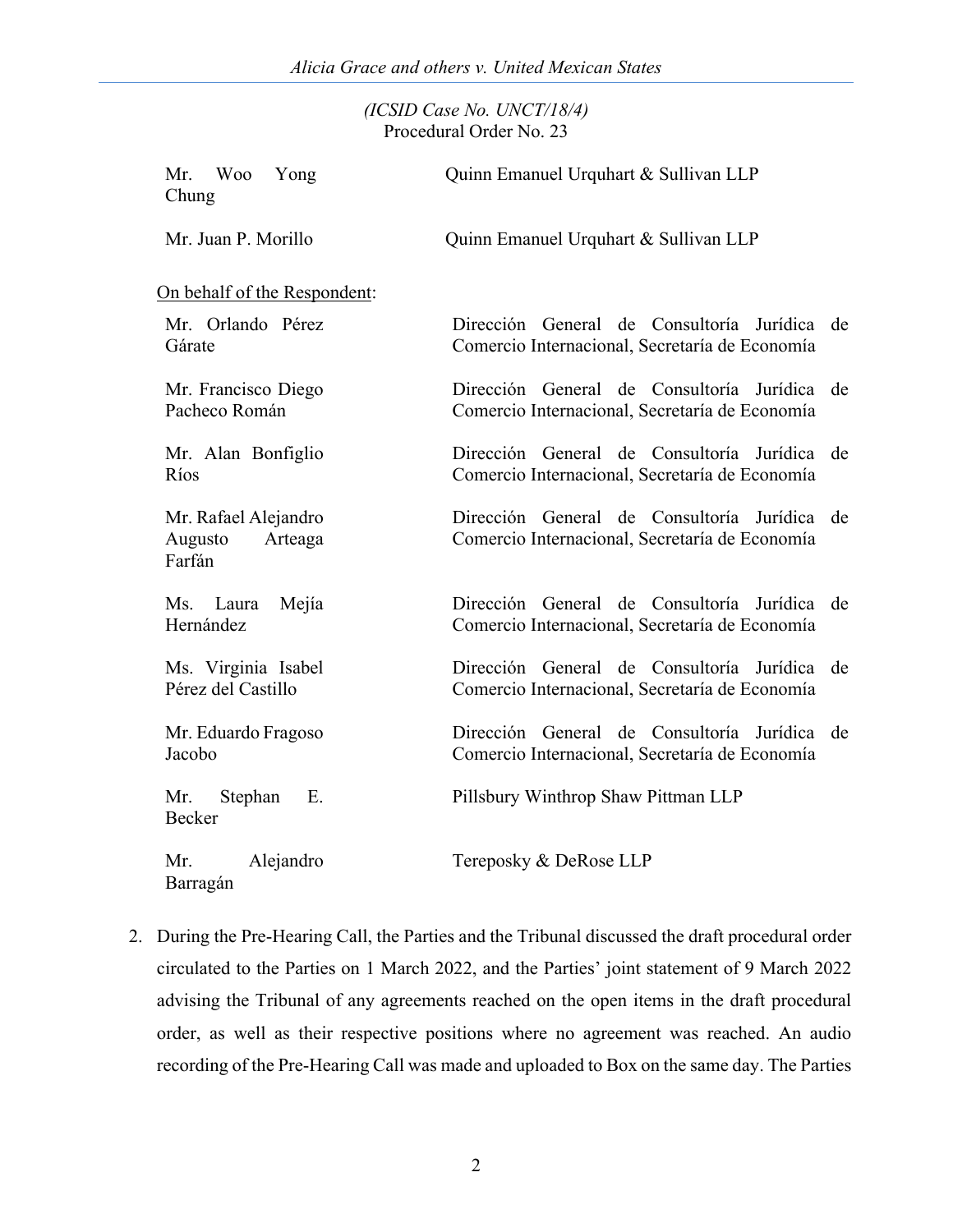also discussed the Claimants' request submitted on 10 March 2022, although the Tribunal granted Respondent one week (i.e. until 18 March 2022) to properly answer such request.

3. Having considered the Parties' positions, this Order sets out the procedural rules that the Parties have agreed upon and/or the Tribunal has determined will govern the conduct of the Hearing.

# **II. ORGANIZATION OF THE HEARING**

# **A. Date and Venue**

- 4. The Hearing will take place in person at the ICSID facilities in Washington D.C. located at 1225 Connecticut Avenue NW, subject to the arrangements detailed in **Annex B**.
- 5. Online participation may on an exceptional basis be requested by a Participant and approved by the Tribunal. There will be a remote connection via Zoom ("**Hearing Platform**") to allow the participation of attendees connecting to the Hearing remotely (as previously approved by the Tribunal). The details to join the Hearing Platform will be shared by the ICSID Secretariat in advance of the Hearing and the Hearing Platform will be available via the same link throughout the entire Hearing.<sup>[1](#page-3-0)</sup>
- 6. Should any future sanitary restriction or regulation in connection with the COVID-19 pandemic make it inviable to conduct the Hearing in-person as planned, the Tribunal will discuss next steps with the Parties, including whether the Hearing could still be held in an entirely remote format on the same dates planned.

<span id="page-3-0"></span> $1$  Other logistical details (e.g., testing, connectivity, equipment and set up, etc.) will be handled through correspondence directly by the secretary of the Tribunal.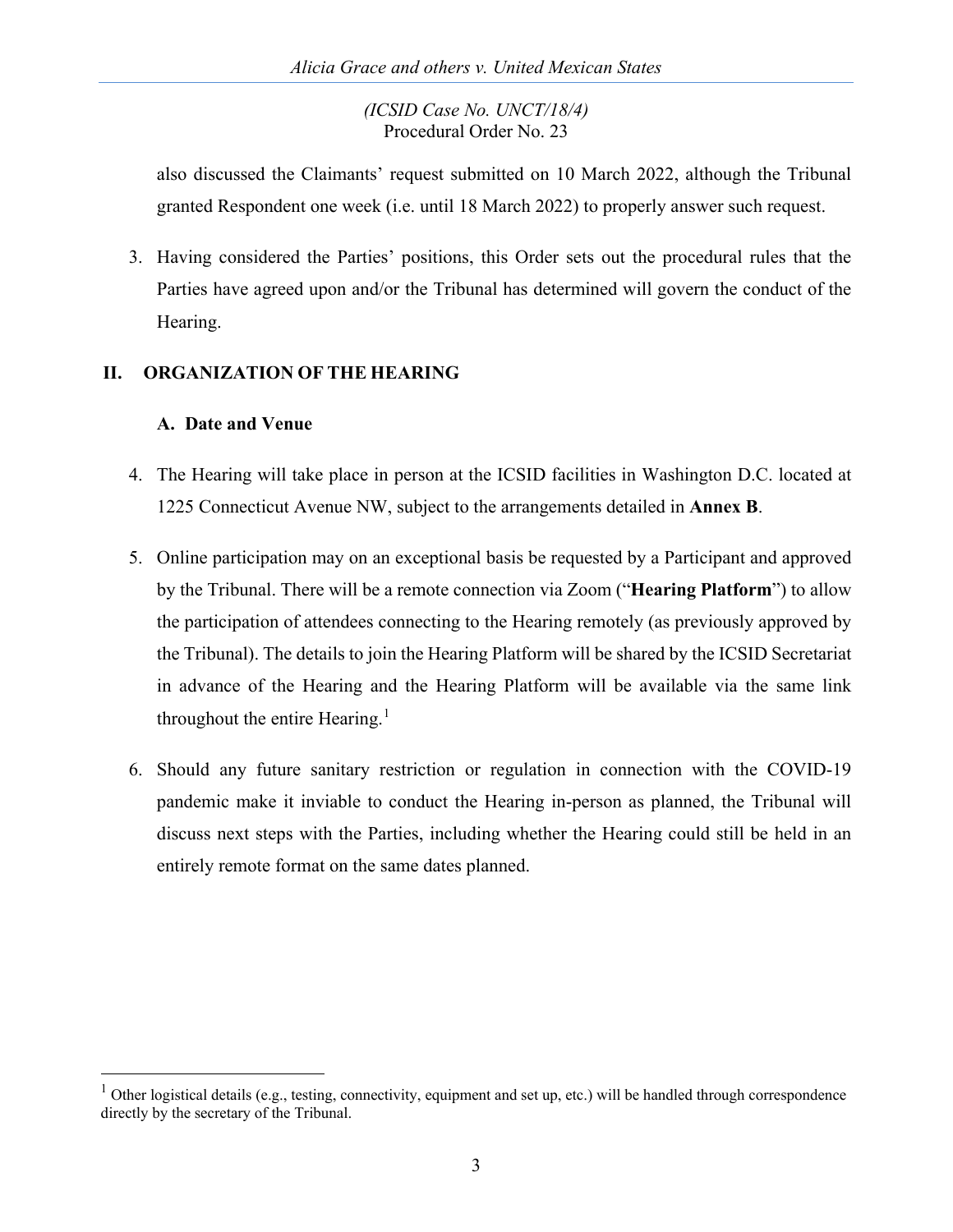# **B. Order of Proceedings and Schedule**

- 7. Each day, the Hearing will start at 9:00 AM and it will conclude by 5:30 PM. There will be two coffee breaks of 15 minutes each (one in the morning and one in the afternoon), and a lunch break of 1 hour each day.
- 8. The Parties shall seek to agree on the order of proceedings (bearing in mind Section 29 of this Order) using the format contained in **Annex A** and send their joint proposal to the Tribunal by **8 April 2022**.
- 9. The Hearing Schedule established in Annex A shall be subject to any such modification as the Tribunal may deem necessary or appropriate in the course of the Hearing, in particular, on account of any delay or interruption due to technical difficulties. If any segment of the time allocated in the Hearing Schedule proves not to be needed, the Parties shall be prepared to move promptly on to the next item in the Schedule.

# **C. Time Allocation**

10. The time allocation shall be guided by the principles established in Section 22.4 of Procedural Order No. 1 (reproduced below):

> 22.4 The principle of equal allocation of time between the disputing parties shall be observed in the conduct of all hearings. Each party shall be permitted to use the time allocated to it as it sees fit.

11. Considering the start and end times, each Hearing day shall comprise a total of 8 hours and 30 minutes. A total of 1 hour and 30 minutes a day shall be reserved for breaks (including lunch break). Thus, excluding the time reserved for breaks, there will be a total of 7 hours of working time in each Hearing day, out of which 1 hour a day will be reserved for housekeeping and Tribunal questions. The remaining time in a day (6 hours) will be available for use by the Parties. Accordingly, considering the total number of Hearing days (8 days), each Party will have a total of 24 hours.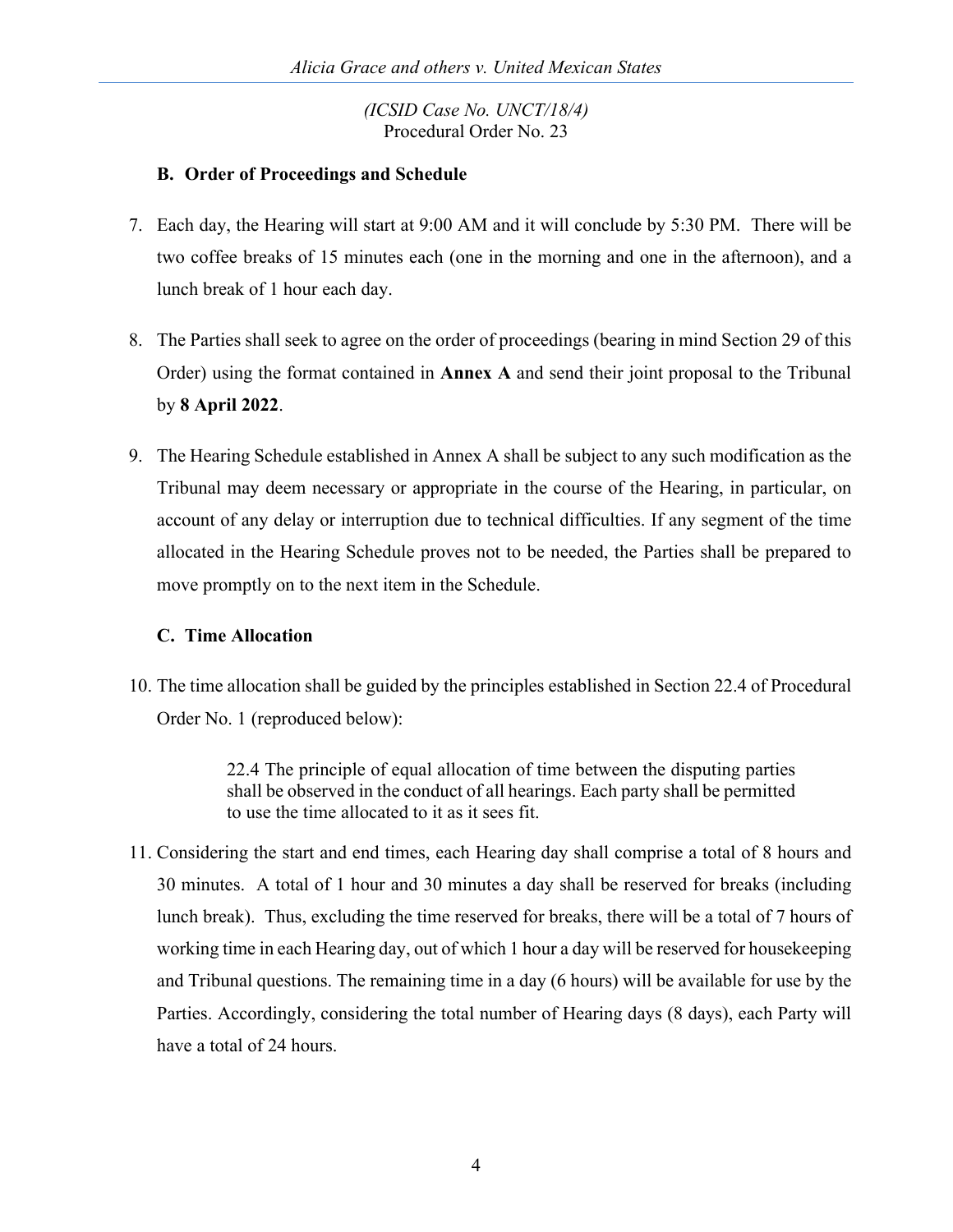- 12. Time shall be kept using the chess-clock method. The Secretary of the Tribunal shall keep the time and report at the end of each morning and afternoon session the total time that each Party has used and the amount it has remaining.
- 13. Time spent during questions posed by the Tribunal and on answers to those questions, as well as time for administrative or organizational matters, will not be counted against the time of any Party. Time used for housekeeping or to resolve technical difficulties shall be counted against the time reserved for housekeeping or against the Tribunal's reserved time, if needed.
- 14. Pursuant to Section 22.4 of Procedural Order No. 1, each Party may use the time available to it at each stage of the Hearing in the manner it desires, subject to the following:
	- a. *Opening Statements*. Each Party shall be allowed a maximum of 2 hours and 30 minutes for its Opening Statement. There shall be no Rebuttal Opening Statements.
	- b. *Closing Statements*. There shall be no oral closing statements. In lieu of closing statements, the parties will submit post-hearing briefs together with their responses to any questions by the Tribunal.
	- c. *Direct Examination of Fact Witnesses*. The direct examination of a fact witness shall not exceed 15 minutes.
	- d. *Direct Examination of Expert Witnesses*. The direct examination of an expert witness shall not exceed 30 minutes. The Tribunal may authorize an expert to make an oral presentation instead of a direct examination.
- 15. The Tribunal emphasizes that the Parties are expected to use each Hearing day efficiently and to avoid unnecessary slippage (*e.g.* delays in returning from breaks). In the event of excess slippage, the Tribunal may revisit the length of the sitting day, or in unusual circumstances the time allocation of the Parties, bearing in mind principles of predictability, equal treatment, and a fair opportunity for the Parties to be heard.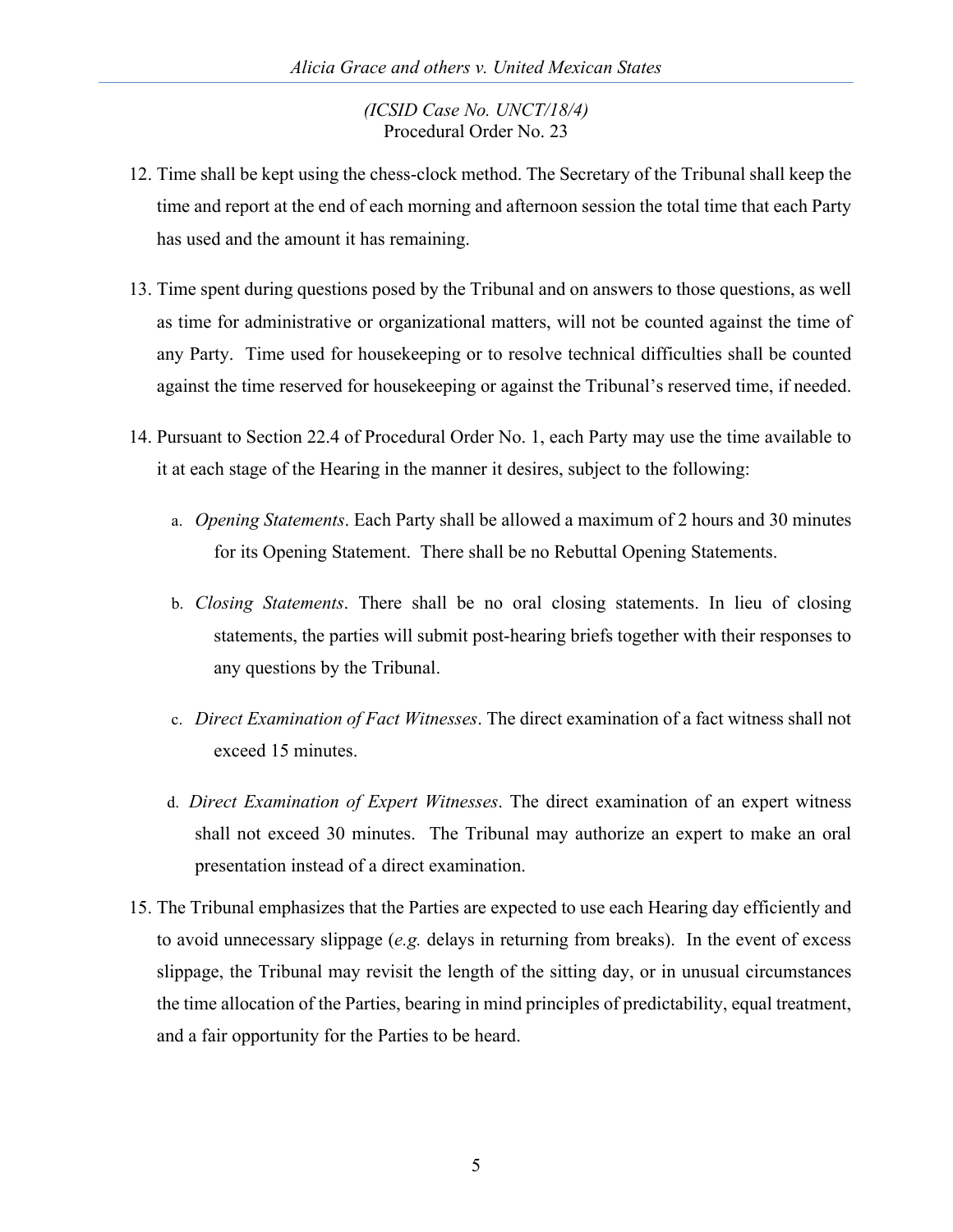## **D. Documents for Use at the Hearing**

### **1. Electronic Core Bundle**

- 16. There shall be a single Electronic Core Bundle in USB form, to be prepared jointly by the Parties, which shall be uploaded to a designated sub-folder in the BOX filesharing platform by **Friday, 8 April 2022**.
- 17. The Electronic Core Bundle shall contain all pleadings, witness statements, exhibits, legal authorities and Tribunal decisions and orders on file to date, with a unified hyperlinked index. It shall not contain any document not previously filed. It shall be organized as follows:

### **Electronic Hearing Bundle:**

#### **01. Pleadings**

- A. Claimants B. Respondent **02. Witness Statements (with exhibits)** A. Claimants B. Respondent **03. Expert Reports (with exhibits)** A. Claimants B. Respondent **04. Factual Exhibits** A. Claimants B. Respondent **05. Legal Authorities** A. Claimants B. Respondent
- **06. Tribunal's Rulings and Procedural Orders**
- **07. Correspondence**
- 18. To ensure operation of the hyperlinked index in BOX, if feasible, the entire Electronic Hearing Bundle shall be housed within one folder and then uploaded to BOX as a single zip file. Should the size of the single zip file make uploading it to BOX not possible, the Parties may simply upload the Electronic Hearing Bundle to a designated sub-folder in the BOX filesharing platform organized in sub-folders using the structure indicated above, including a consolidated (but non-hyperlinked) index.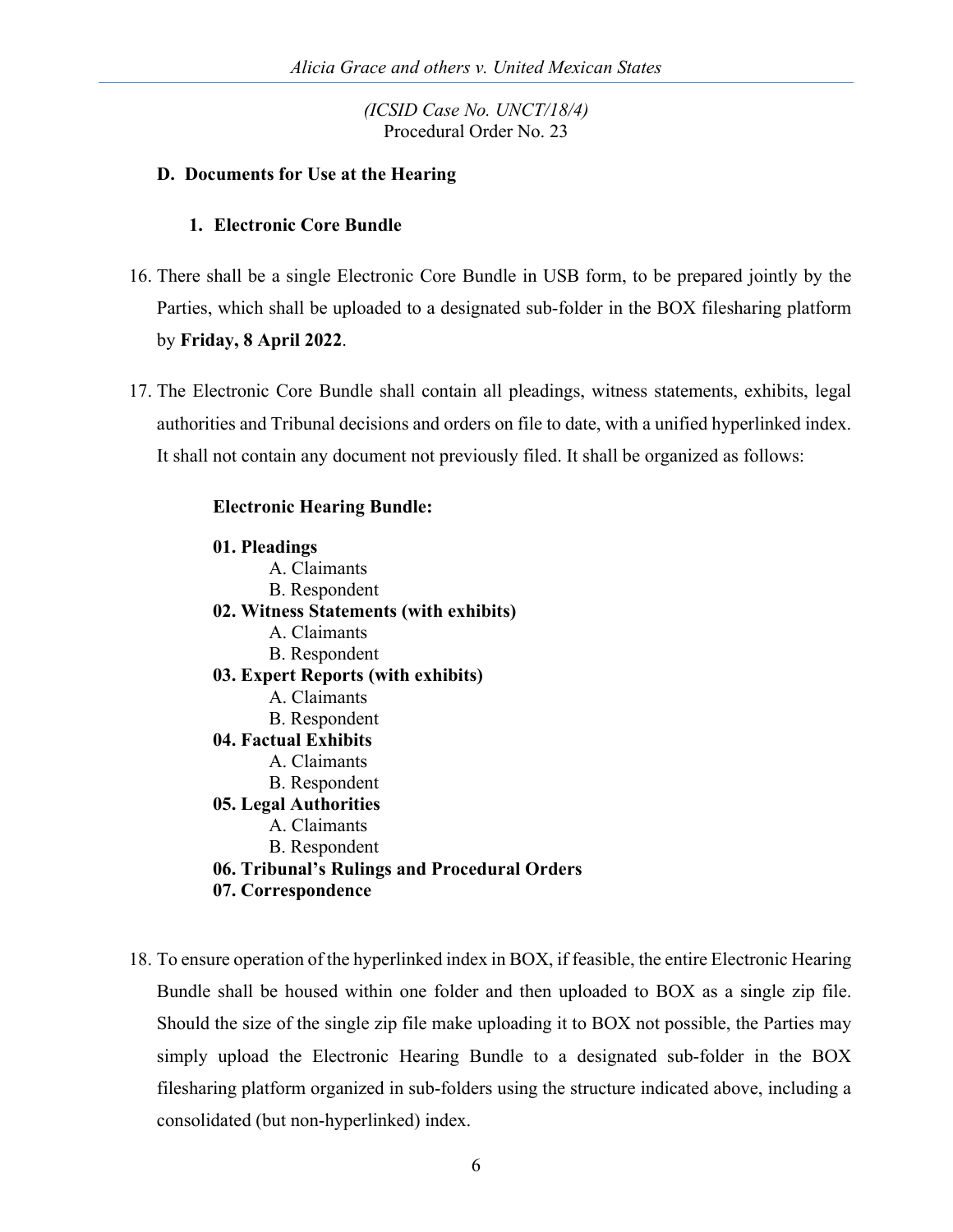19. In addition, the Parties shall distribute the Electronic Core Bundle USB at the onset of the Hearing to: (i) each Member of the Tribunal (3 copies); (ii) the Secretary of the Tribunal (1 copy); and (iii) interpreters  $(3 \text{ copies})$ .<sup>[2](#page-7-0)</sup>

# **2. Demonstrative Exhibits**

- 20. The Parties may use PowerPoint or other slide presentations for their oral statements, subject to the rule on demonstrative exhibits reproduced below.
	- 21. Demonstrative exhibits shall be used in accordance with Section 18.8 of Procedural Order No. 1 reproduced below:

18.8 Demonstrative exhibits (such as PowerPoint slides, charts, tabulations, etc.) may be used at the hearing, provided they contain no new evidence. Each party shall number its demonstrative exhibits consecutively and indicate on each demonstrative exhibit the number of the exhibit(s) from which it is derived. Each party shall share a copy of demonstrative exhibits pertaining to a specific hearing presentation with the other party, the Tribunal Members, the Tribunal Secretary, the court reporter(s) and the interpreter(s) at a time of its choosing, but no later than immediately before the specific hearing presentation for which the demonstrative exhibits were prepared.

- 22. Section 18.8 of PO1 is amended such that an electronic copy of each demonstrative exhibit shall be distributed by the Party intending to use it *via* an electronic mail sent to the entire case email distribution including the other Party, the Secretary of the Tribunal, the Members of the Tribunal, to the court reporters and to the interpreters as necessary no later than 1 hour *prior* to its use, in order to facilitate offline access to the demonstrative exhibits by the Hearing Participants. It is advisable to transmit the demonstrative exhibits to the members of the Tribunal, the ICSID Secretary, the court reporters and to the interpreters earlier than 1 hour prior to the demonstrative exhibit's use.
	- 23. In addition, promptly after the conclusion of the Hearing day in which the corresponding Demonstrative exhibit is used, the Parties shall upload each Demonstrative exhibit to the case

<span id="page-7-0"></span> $2^2$  Additional copies may be required for the court-reporters (2) in case they attend in-person.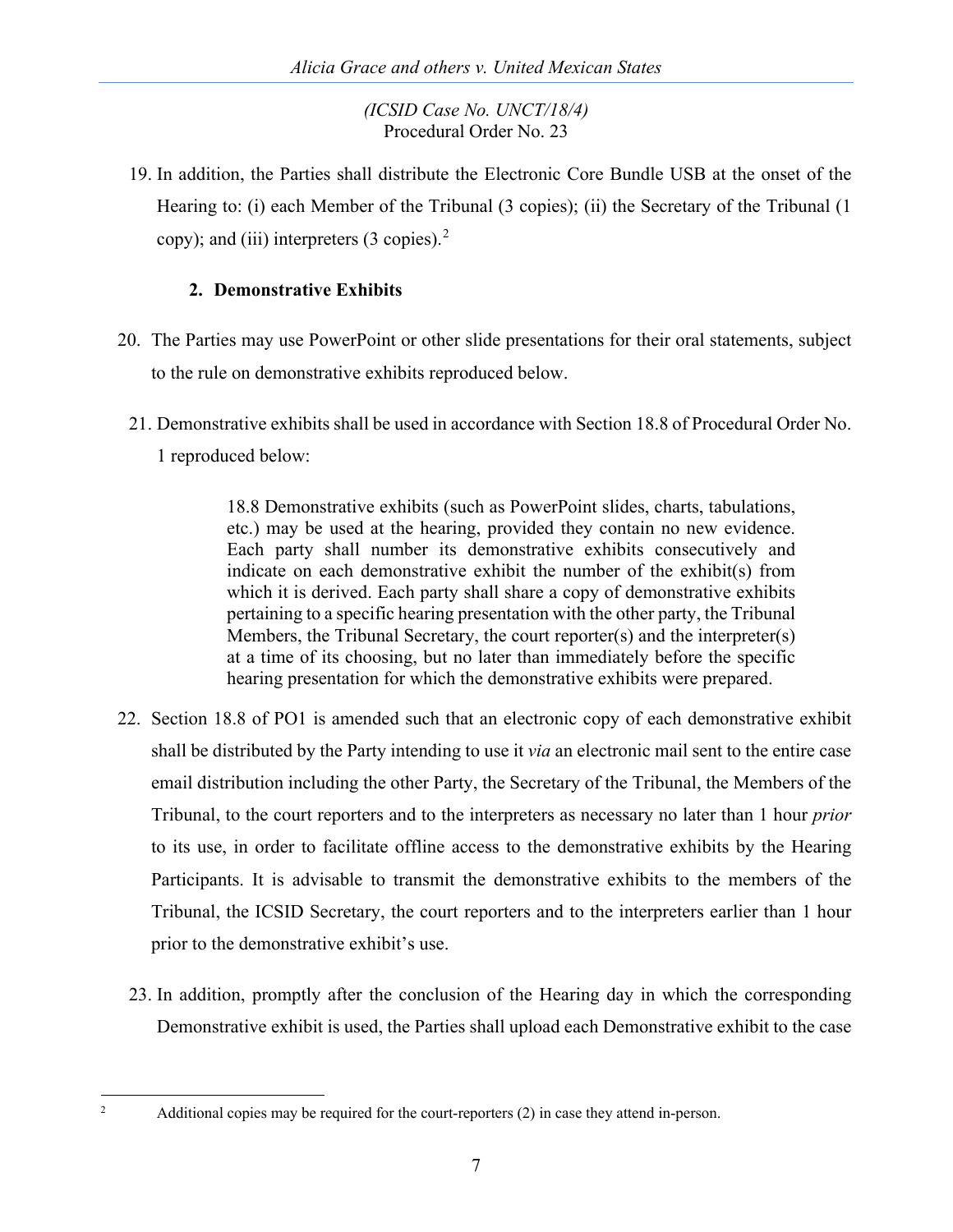folder in the electronic file sharing system ("BOX"), with the required CD- $\qquad$  or RDnumber.

## **3. Examination Bundles**

- 24. At the beginning of each witness or expert direct examination, the Party who is putting forward the witness or expert will provide the witness or expert with copies of his or her signed statements or reports.
- 25. During cross-examination, the Parties will refer to exhibits and legal authorities that already form part of the record of the case, using the Electronic Hearing Bundle.
- 26. The Party examining a witness shall upload an electronic copy of the cross-examination bundle (and direct examination, if applicable) to a designated folder in the BOX filesharing platform and send an email to the entire case email distribution including the other Party, the Secretary of the Tribunal, the Members of the Tribunal, the court reporters and the interpreters as necessary with the link to the designated BOX folder, no later than 15 minutes in advance of each testimony; but no witness or expert shall review such bundle before testifying. Documents will be shown electronically by each Party and displayed in screens in the hearing room.
- 27. The witnesses and experts are entitled to ask to be shown a full copy of any exhibit or authority on which they will be questioned (*i.e.,* they are not to be restricted to reviewing excerpts of documents shown on a screen).

# **E. Witness and Expert Examinations**

- 28. The Parties have provided notice of the witnesses and experts to be examined in accordance with Section 20 of Procedural Order No. 1.
	- a. The Claimants have called the following Respondent's fact and expert witnesses:
		- Carlos Treviño (fact witness, testifies in Spanish);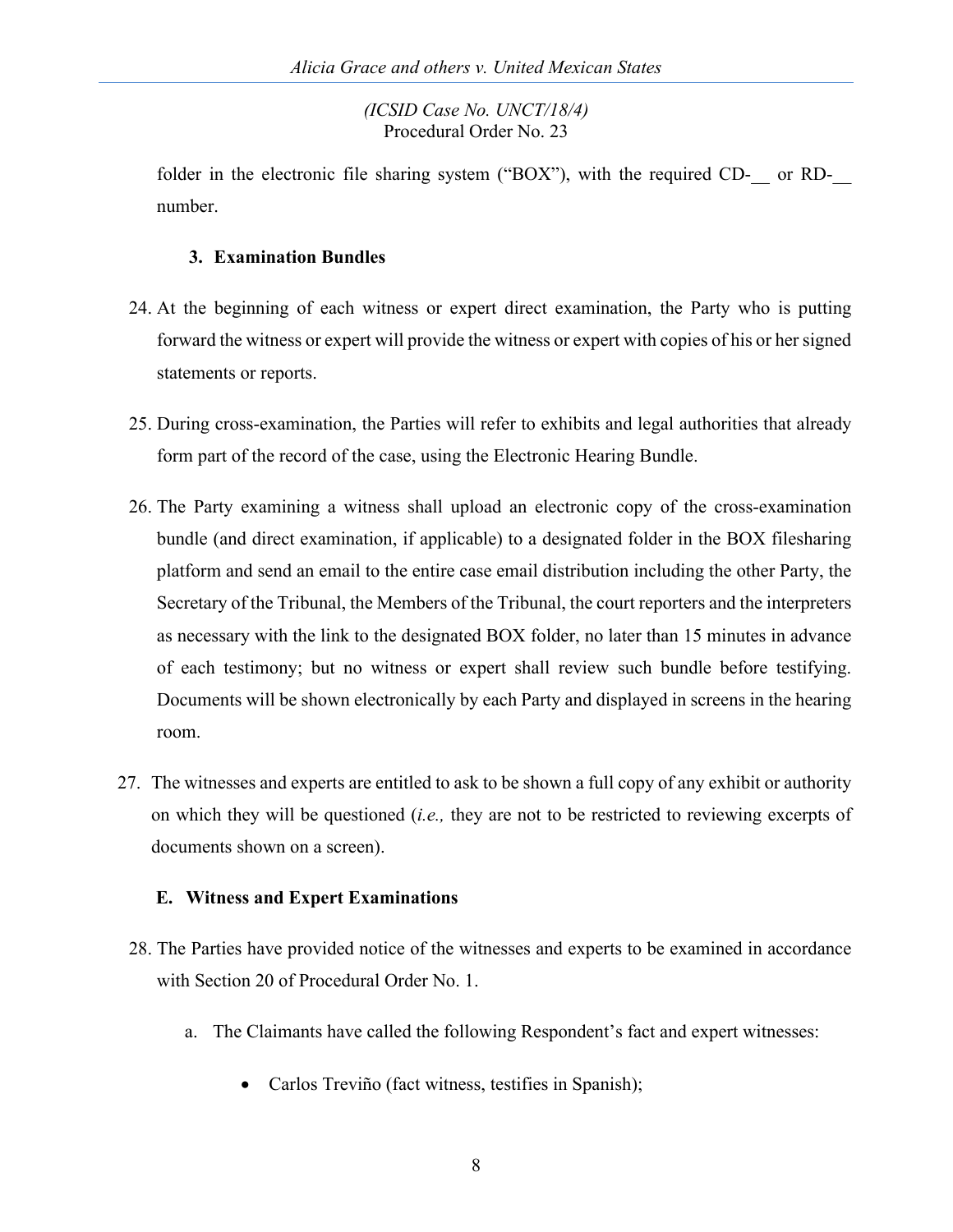- María Luz Lozano (fact witness, testifies in Spanish);
- José Antonio González Anaya (fact witness, testifies in Spanish);
- Rodrigo Loustaunau (fact witness, testifies in Spanish);
- Miguel Ángel Servín Diago (fact witness, testifies in Spanish);
- Erick Jiménez (fact witness, testifies in Spanish);
- Javier Paz (expert, testifies in Spanish);
- Jorge Asali (expert, testifies in Spanish);
- José Alberro (expert, testifies in English);
- b. The Respondent has called the following Claimants' fact and expert witnesses:
	- Gonzalo Gil White (fact witness, testifies in English/);
	- Frederick J. Warren (fact witness, testifies in English/);
	- José Antonio Cañedo White (fact witness, testifies in English/);
	- Alfonso M. López Melih (expert, testifies in /Spanish);
	- José Luis Izunza Espinosa (expert, testifies in Spanish);
	- Pablo T. Spiller and Carla Chavich (expert, testify in English).
- c. Pursuant to Procedural Order No. 18, the Tribunal called Mr. Avi Yanus to testify as a fact witness. Mr. Yanus is a fact witness and will testify in English.
- 29. Sequence of examination: Fact witnesses produced by the Claimant shall testify first, followed by fact witnesses produced by the Respondent. Experts shall then testify individually in order according to subject-matter categories: mercantile/bankruptcy law; criminal law; oil industry; and damages. Within each subject-matter category, experts produced by the Claimants shall testify first, followed by experts produced by the Respondent. The party producing each witness shall designate the order in which they will testify.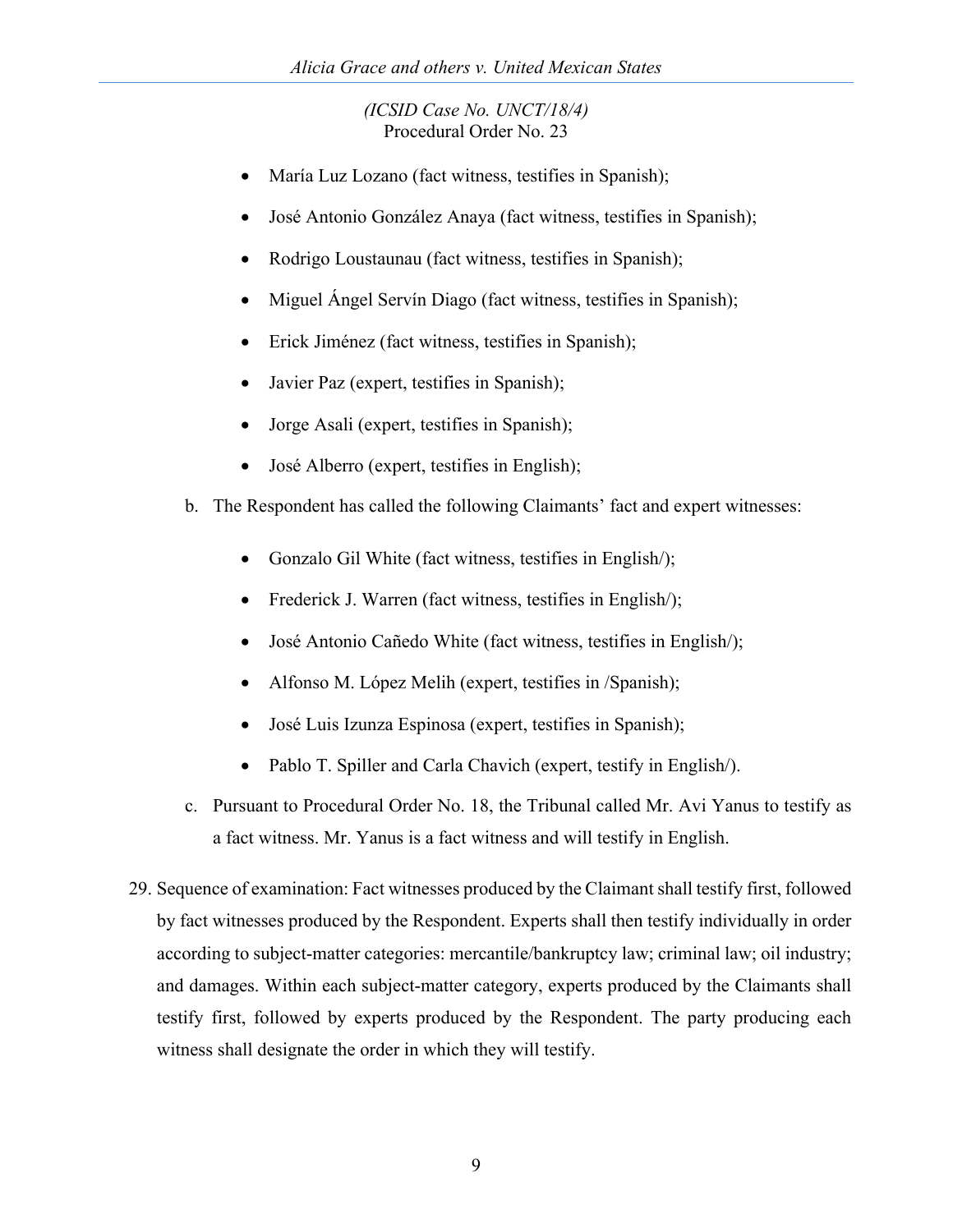- 30. The rules and procedure concerning the conduct of examinations are established in paragraphs 20.6 to 20.9 of Procedural Order No. 1, and are as follows:
	- a. Scope of Examination:
		- **-** Witnesses and experts shall be examined by each Party under the control of the Tribunal. The Tribunal may examine the witness or expert at any time during the hearing. Witnesses and experts shall make a declaration of truthfulness.
		- **-** Direct examination is given in the form of witness statements and expert reports. However, the Party presenting the witness or expert may conduct a brief direct examination at the hearing, limited to the content of their corresponding witness statement or expert report. At the request of such Party, the Tribunal may authorize an expert to make a short oral presentation of no more than 30 minutes.
		- **-** Subject to the control and direction from the Tribunal, the witness or expert may be cross-examined on the contents of the witness statement or expert report, the witness or expert's credibility and on issues that, despite not being addressed in his or her witness statement or expert report, are issues that the witness knows or should reasonably be expected to know or issues on which the expert should reasonably be able to provide an opinion. Re-direct examination shall be limited to the subject of cross-examination.
	- b. Sequestration:
		- **-** Prior to their examination, fact witnesses shall not be present in the hearing room, nor in an Overflow room; discuss the oral arguments or the testimony of any other witness who has already testified prior to giving his or her testimony; read any transcript of oral arguments or oral testimony; or listen to or watch any audio or video recording of the oral arguments or oral testimony. A fact witness shall remain in the respective Party's Break-Out room, which shall not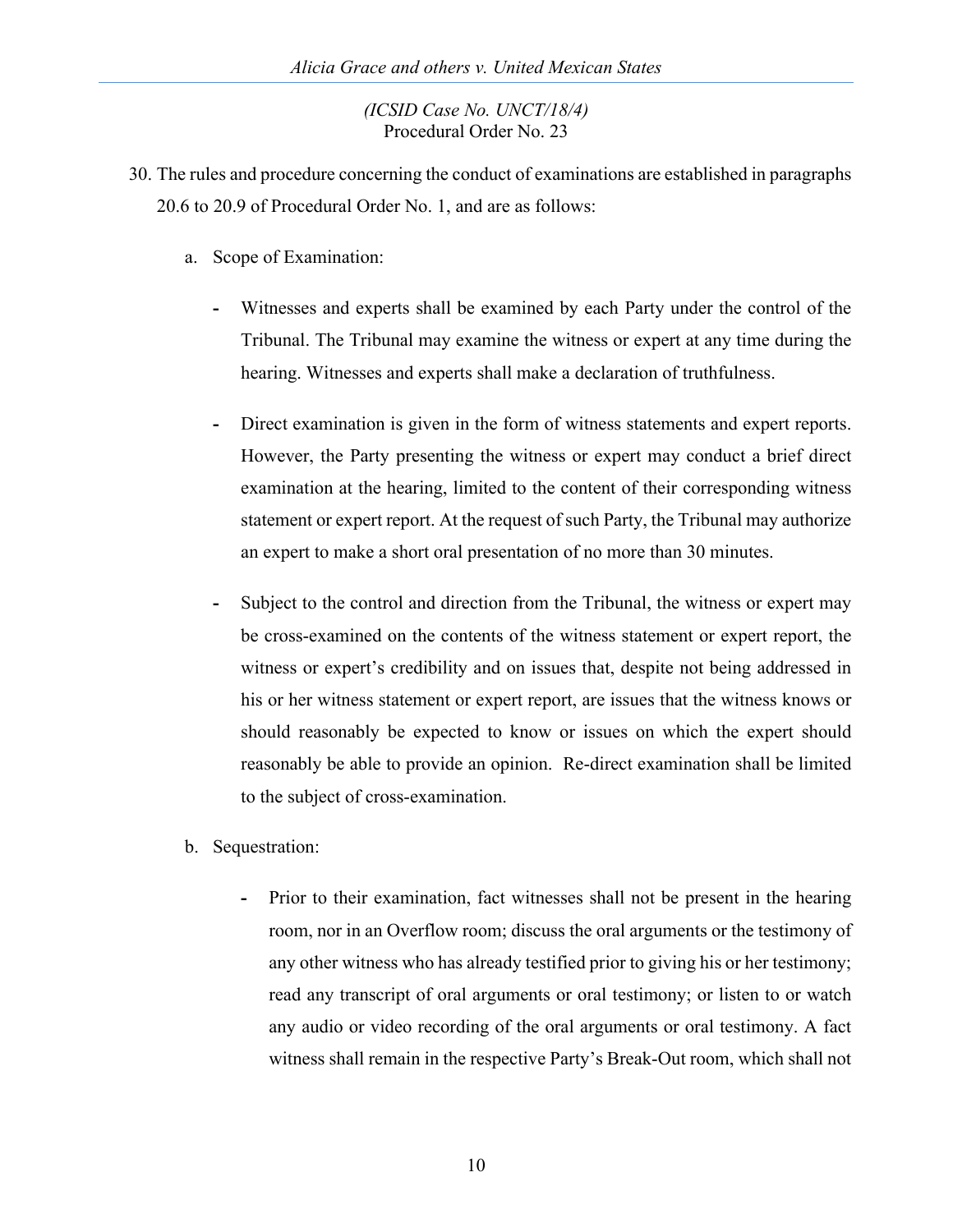be connected to the Hearing, until called to the hearing room by the Tribunal to testify.

- **-** These restrictions do not apply to a fact witness who is also a Party, who may be present in the hearing room during the Parties' opening statements. A fact witness who is also a Party shall testify first.
- **-** Fact witnesses (including those who are also a Party) shall be allowed in the hearing room after having given their oral evidence. Expert witnesses may attend the hearing at any time, including during opening statements.
- **-** If a fact witness or expert's examination is interrupted and must continue on the following session, the witness or expert may not speak or contact any of the Parties, their representatives or counsel until the examination is completed. In addition, the cross-examination bundle shall not be accessible to the witness and participants if the fact witness' or expert's examination is interrupted and must continue in the following session.
- **-** In order to avoid down time during the Hearing, as a general rule, each witness/expert shall be available for examination half a hearing day before and after the time at which his/her examination is scheduled.

# **F. List of Participants**

31. Each Party shall provide its respective List of Participants for the Hearing ("**List of Participants**") no later than **Friday, 8 April 2022**, using the format provided in **Annex C**. Each Party shall designate those Hearing Participants who will have an active speaking role ("**Active Participants**"), and those who will be passive attendees ("**Passive Participants**"). In the same communication, each Party shall identify all individuals seeking to attend the Hearing remotely. Each Party shall indicate, for each individual, the concrete reasons of the impediment justifying the need of a remote participation.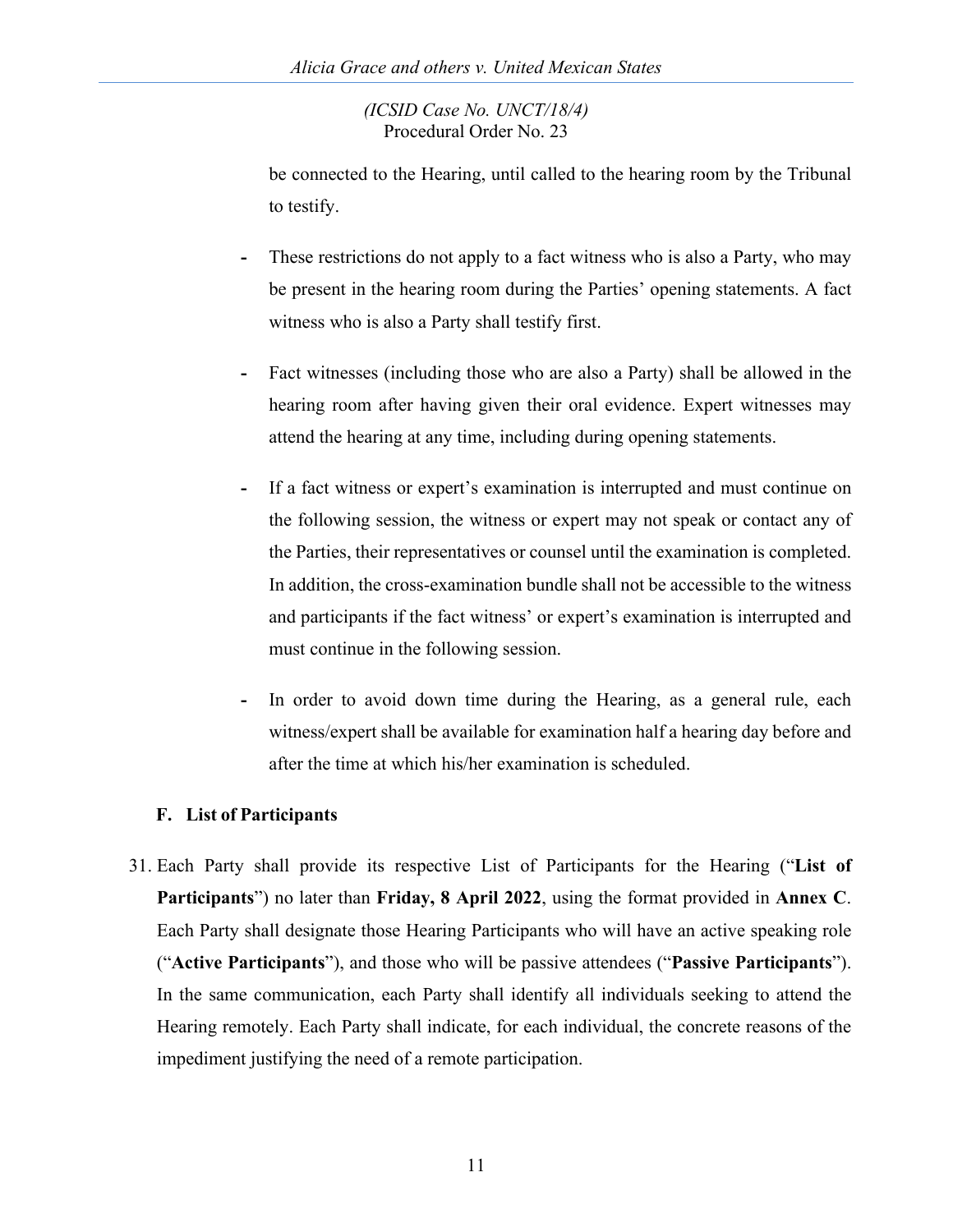- 32. The List of Participants for the Hearing will contain personal data provided to ICSID in the context of the Hearing, including names and contact information, such as business email addresses and telephone numbers. This data is processed for the purpose of the legitimate interests of the Parties in resolving efficiently their dispute and, in particular, to ensure that procedural documents and Hearing arrangements are properly communicated to the Parties, their legal representatives, the Members of the Tribunal and other participants providing services for the Hearing.
- 33. Non-Disputing NAFTA Parties may be authorized by the Tribunal to attend the Hearing and to make oral submissions during the Hearing if they ask to do so. The Tribunal shall notify the Non-Disputing Parties the date and time for making the oral submissions at the earliest convenience.

# **G. Interpretation**

- 34. In accordance with Section 12.7 of Procedural Order No. 1, there shall be simultaneous Spanish-English and English-Spanish interpretation throughout the Hearing.
- 35. Hearing Participants should speak slowly, one person at a time, and should pause briefly when handing the floor to another Hearing Participant.
- 36. It is planned that the interpreters will attend the Hearing in person.

# **H. Recordings of the Hearing**

- 37. Pursuant to Section 23.1 of Procedural Order No. 1, sound recordings will be made of the Hearing.
- 38. The sound recordings shall be provided to the Parties and the Tribunal at the conclusion of the Hearing.
- 39. Except for the court reporters, who may make their own audio recording of the Hearing for the purposes of preparing the transcript, the Tribunal and the Parties agree that the attendees will not otherwise record the Hearing or any part of it, including *via* audio or video.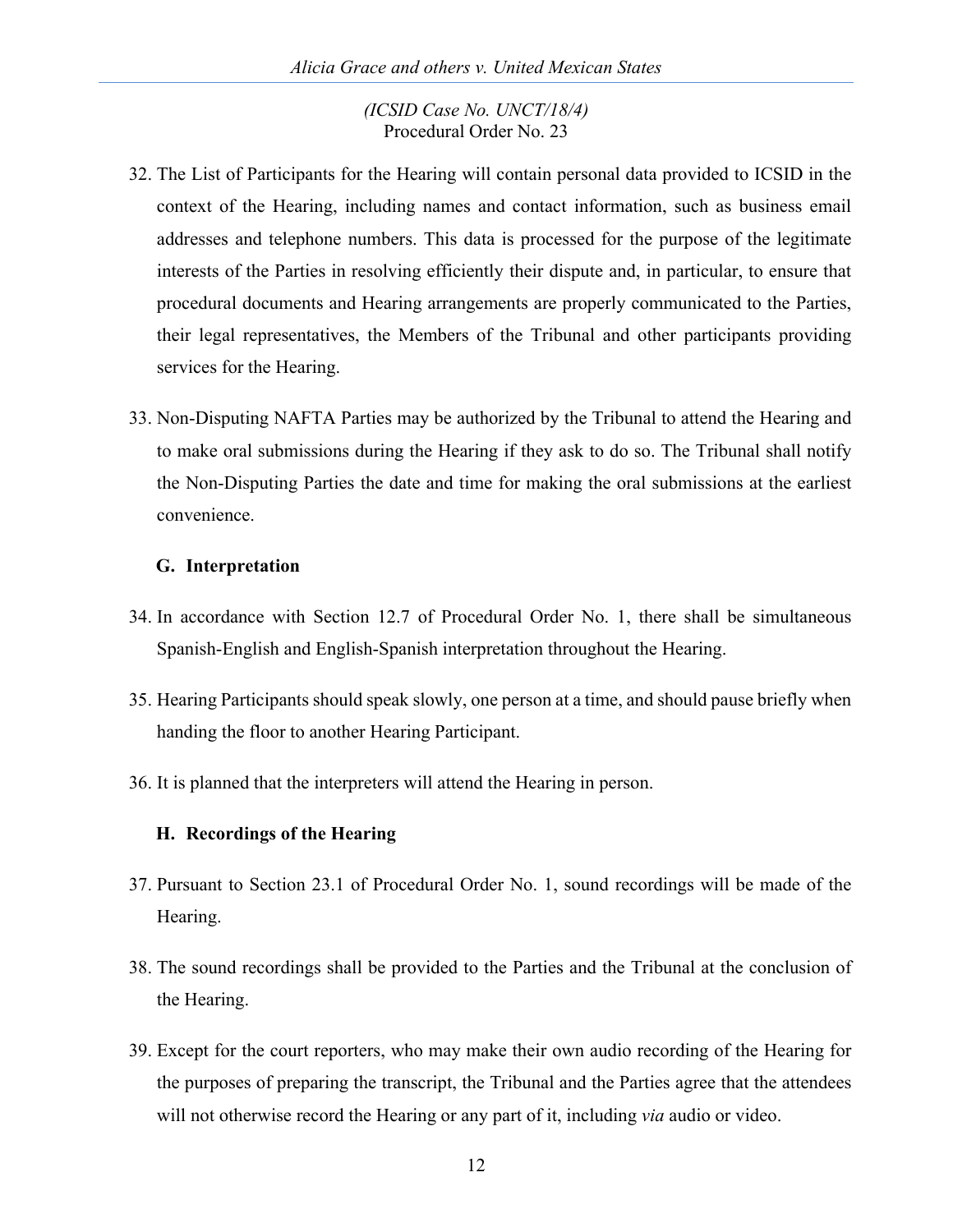# **I. Transcription**

40. The provisions of PO 1, Sections 23.2 and 23.3 concerning transcription (reproduced below) apply:

> 23.2 Verbatim transcript(s) in the procedural language(s) shall be made of any hearing and session including sessions on procedural issues. Unless otherwise agreed by the parties or ordered by the Tribunal, the verbatim transcripts shall be available in real-time using LiveNote or similar software and electronic transcripts shall be provided to the parties and the Tribunal on a same-day basis.

> 23.3 The parties shall agree on any corrections to the transcripts within 45 days of the later of the dates of the receipt of the sound recordings and transcripts. The agreed corrections may be entered by the court reporter in the transcripts ("revised transcripts"). The Tribunal shall decide upon any disagreement between the parties and any correction adopted by the Tribunal shall be entered by the court reporter in the revised transcripts.

- 41. ICSID has made arrangements to have English and Spanish verbatim transcripts available in real-time using Live Note or a similar software during the Hearing.
- 42. Should court reporters be participating remotely, the real-time court reporting shall be made available to the Participants via an online link connection to be provided by the court reporters. The connectivity details (links and instructions) to connect to the streamed real-time transcripts in both procedural languages will be shared by ICSID prior to the start of the Hearing.
- 43. Electronic versions of the transcripts will be provided to the Parties and the Tribunal on a same-day basis.
- 44. In the event of conflict between the English and the Spanish transcripts, the transcript in the original language in which the oral testimony or argument was given shall prevail, subject to the Tribunal's approval.

# **J. Confidentiality**

45. Pursuant to Section 22.5 of Procedural Order No. 1, the hearing shall be closed to the public.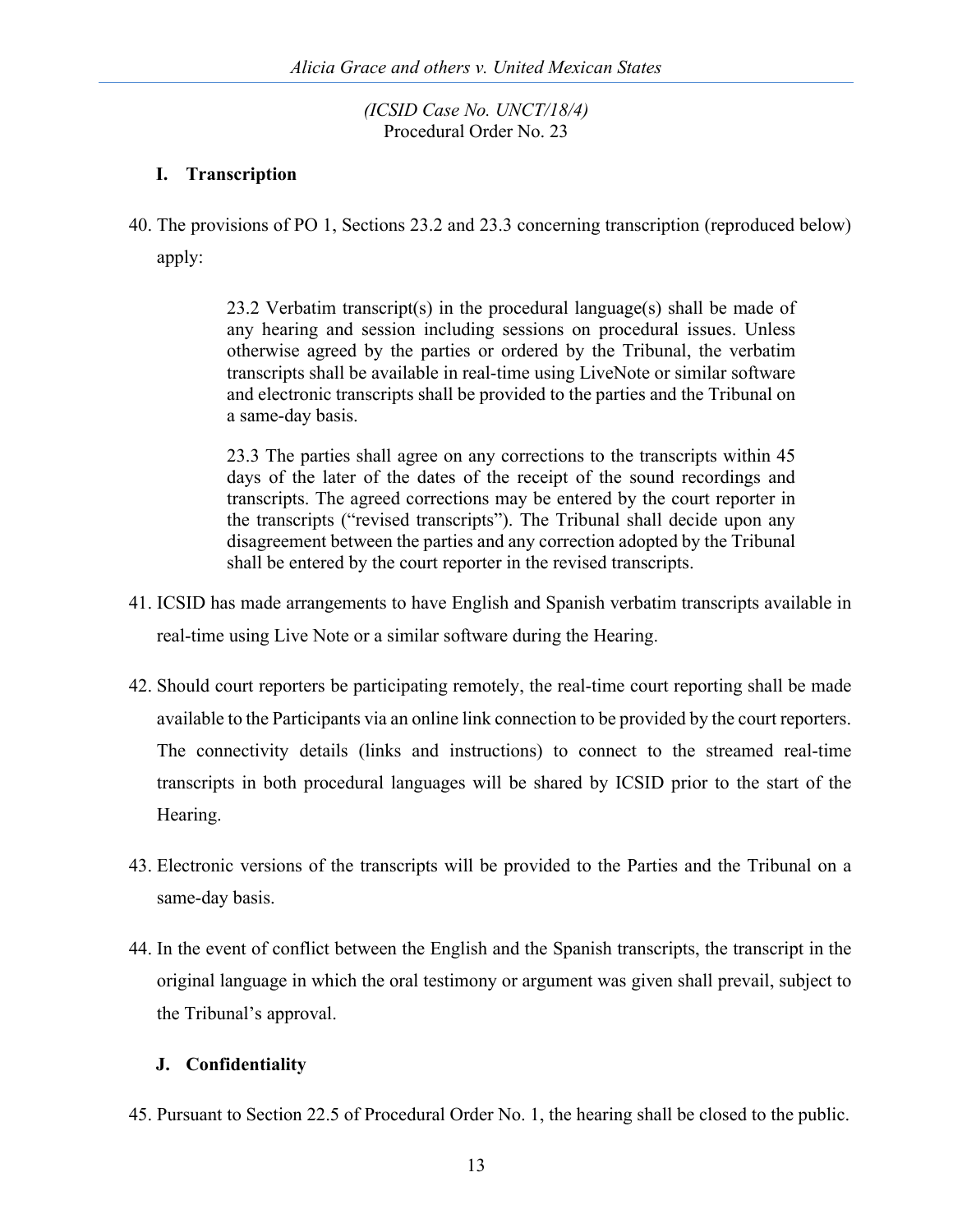- 46. Moreover, all Participants in the Hearing must continue to comply with any applicable legal and ethical obligations with respect to confidentiality set out in Procedural Order No. 3 and in Section 25.5 of Procedural Order No. 1.
- 47. Participants providing services shall (i) keep confidential all documents and information coming to their knowledge as a result of their participation in the Hearing; (ii) not use, or authorize any other person to use, such documents and information other than for the purpose of performing their work at the Hearing; and (iii) dispose of all documents if printed, as confidential material, and delete all electronic copies that might be stored on personal devises when their Hearing-related work has been completed.

# **K. Post-Hearing Briefs**

48. Pursuant to Section 24.1 of Procedural Order No. 1, the Tribunal shall decide at the hearing, after consulting with the Parties, the length, formal content and the date for the filing of the post-hearing briefs (see Section 14(b)). No new evidence may be submitted together with the post-hearing briefs, except in case of application of Section 18.3 of Procedural Order No.1.

# **L. Statement on Costs**

49. As agreed in Section 24.2 of Procedural Order No. 1, at the conclusion of the hearing, after consulting with the Parties, the Tribunal shall determine the date when the cost submissions are to be filed.

# **M. Costs**

- 50. The costs of the Hearing, including court reporting and interpretation, shall be paid from the case deposit established with ICSID, without prejudice to the decision of the Tribunal as to which Party shall ultimately bear those costs.
- 51. Each Party shall be responsible for the costs associated with preparation of its Participants (any additional equipment, necessary internet connectivity, etc.), subject to the decision of the Tribunal as to which Party shall ultimately bear those costs.